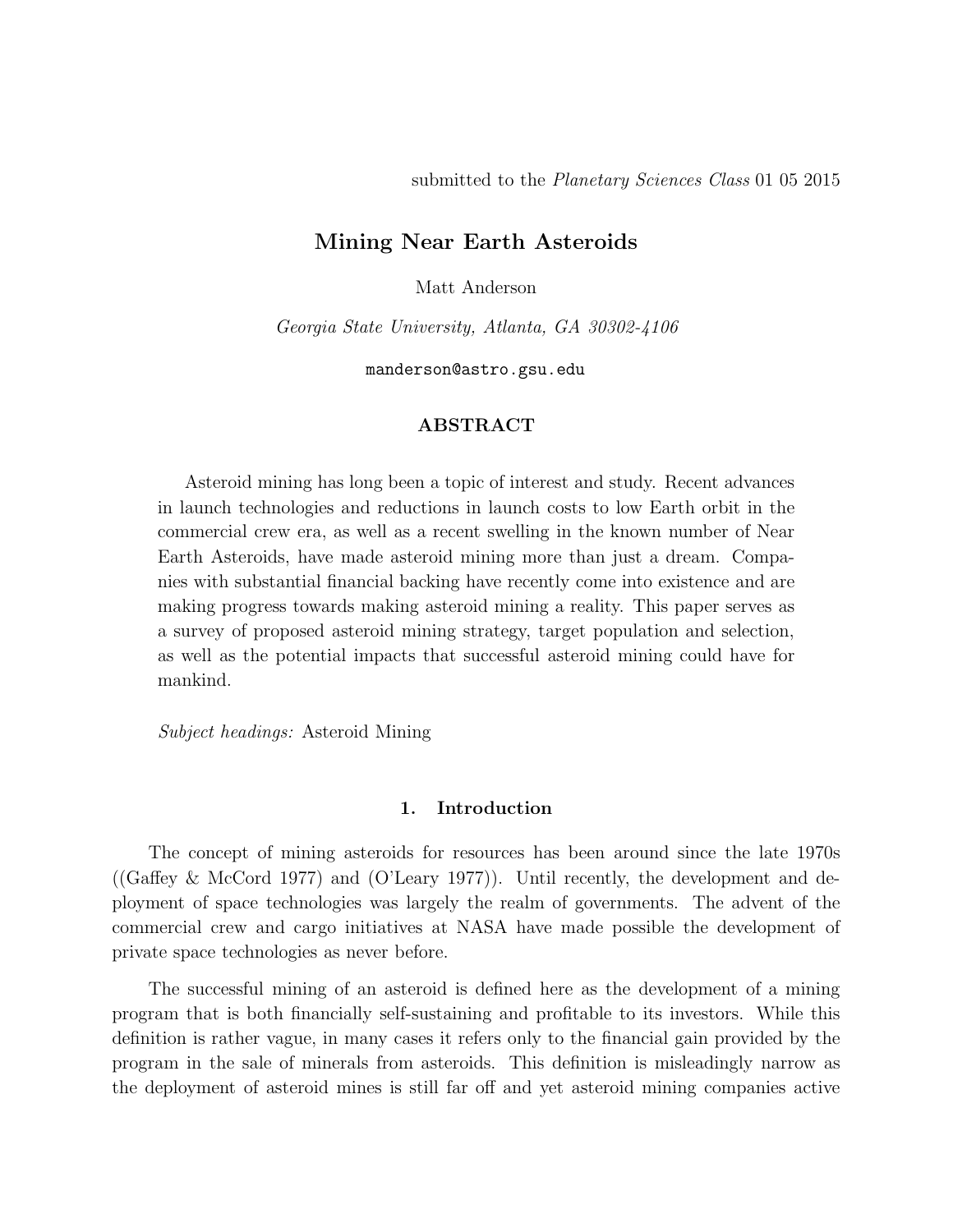today still have opportunities to profit through the development and sales of the technologies required to make asteroid mining a reality.

The mining of an asteroid (or asteroids) is a complicated process requiring a serious long term investment. The process leading to the successful mining of an asteroid consists of at least four parts: 1) Viable targets must be identified and confirmed. 2) The target must be either retrieved, or a mining team must be deployed to it. 3) The target must be mined. 4) The materials must be returned to Earth or wherever they are destined to go. Each of these parts is in itself a major undertaking with requirements of its own. These four parts or steps will be discussed throughout this paper.

# 2. Motivation

The mining of asteroids provides a financial backbone to make commercial space development a reality. Successful operations in the field of asteroid mining will represent mankind's true departure from an Earthbound existence. The excitement associated with making science fiction reality and my own background in aerospace engineering and astronomical instrumentation makes asteroid mining a very appealing target for my study. The associated technologies required to make asteroid mining successful encompass both the development of remote detection capabilities identical to those of astronomy, as well as the development of spacecraft that drove my interest in aerospace engineering many years ago.

# 3. Asteroid Selection

Before a mining operation can begin, a target body must be selected. The selection of an asteroid for mining requires a number of steps be carried out. First, the desired minerals for mining must be determined. Then, asteroids with the potential of being rich in the target minerals must be found. Before analyzing the details of these two steps, it is necessary to discuss the possible target bodies and minerals that can be found amongst the NEAs.

## 3.1. Near Earth Asteroid Populations

In the last two decades, the number of known NEAs has ballooned from a few hundred to over twelve thousand, see figure 2. The advent of electronic detectors and robotic telescopes has allowed astronomers to identify a tremendous number of objects in a relatively short period of time. With such a vast number of potential mining candidates, the NEAs must be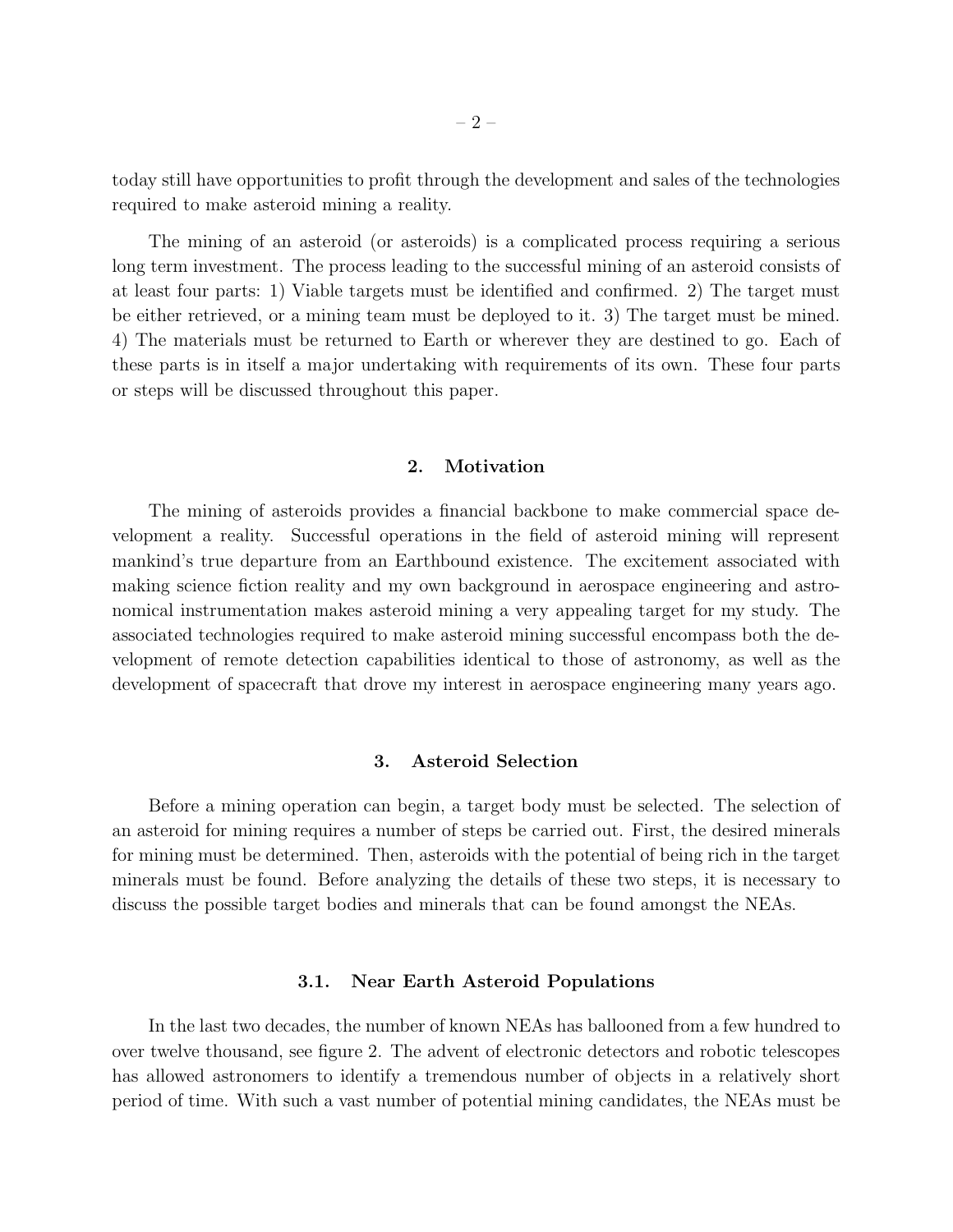evaluated for their content in desired minerals. To begin to evaluate the potential resources available in a NEA, they must be carefully classified.

In general, asteroids are categorized in one of two ways. They may be characterized by their orbital parameters or by their reflectance spectra (Nelson et al. 1993). Since this discussion already focuses on the NEAs as viable mining targets and further target selection relies upon selecting a target mineralogy, it is more appropriate to focus on the reflectance spectra classification. While there exist numerous taxonomical systems for classifying asteroid spectra, this discussion will use only the Tholen taxonomy system (Tholen 1984). The original Tholen taxonomy consists of 12 classes each with a different reflectance spectrum. A few additional classes have been added as new types of asteroids have been discovered. At the time of its development, only visible spectra were available, thus the original standards are in visible wavelengths. At present, infrared spectra provide more accurate classification based on absorption features. Specifically, composite absorption features primarily due to olivine and pyroxene at  $\sim 1 \mu m$  and  $\sim 2 \mu m$  provide a powerful tool for classifying asteroid spectra (Dunn et al. 2013).

Rather than providing an exhaustive review of each of the asteroid classes in the Tholen system, a focused discussion of distribution of Tholen type those types that are of particular interest to asteroid miners will be provided here. Should the reader desire a more comprehensive discussion of the entire classification system (Nelson et al. 1993) is recommended.

There are three main groups of asteroids, the Carbonaceous Chondrites (C-type), the Stony (S-type), and the Metallic (M-type). Asteroid miners are particularly interested in the C-type and M-type asteroids for reasons that will be presented in section 3.2. Figure 1 shows the distribution of Tholen taxonomical type in the NEAs from Binzel et al. (2002). The taxonomical classes P, E, X, and M are the M-type asteroids and make up approximately 10% of the NEA population. The C-types, consisting of the C,B,F,G, and Q classes, comprise approximately 34% of the NEAs. The S taxonomical class refers directly to the S-type asteroids which make up the bulk of the NEA population making up approximately 50% of the population (Binzel et al. 2002). The remaining taxonomical types are either uncategorized, or conglomerate types.

The general mineralogical profiles for the taxonomical classes are included in table 2. Specifically, the M-types include mostly Iron and Nickel, the C-types include carbon, organics, opaques, and silicates, and the S-types contain combinations of the components of both C and M type asteroids. The mineralogical profiles for the asteroid types do not come from spectra alone. In order to accurately identify the elements present in the different asteroid types, their spectra are compared to the spectra of meteorite samples found on Earth.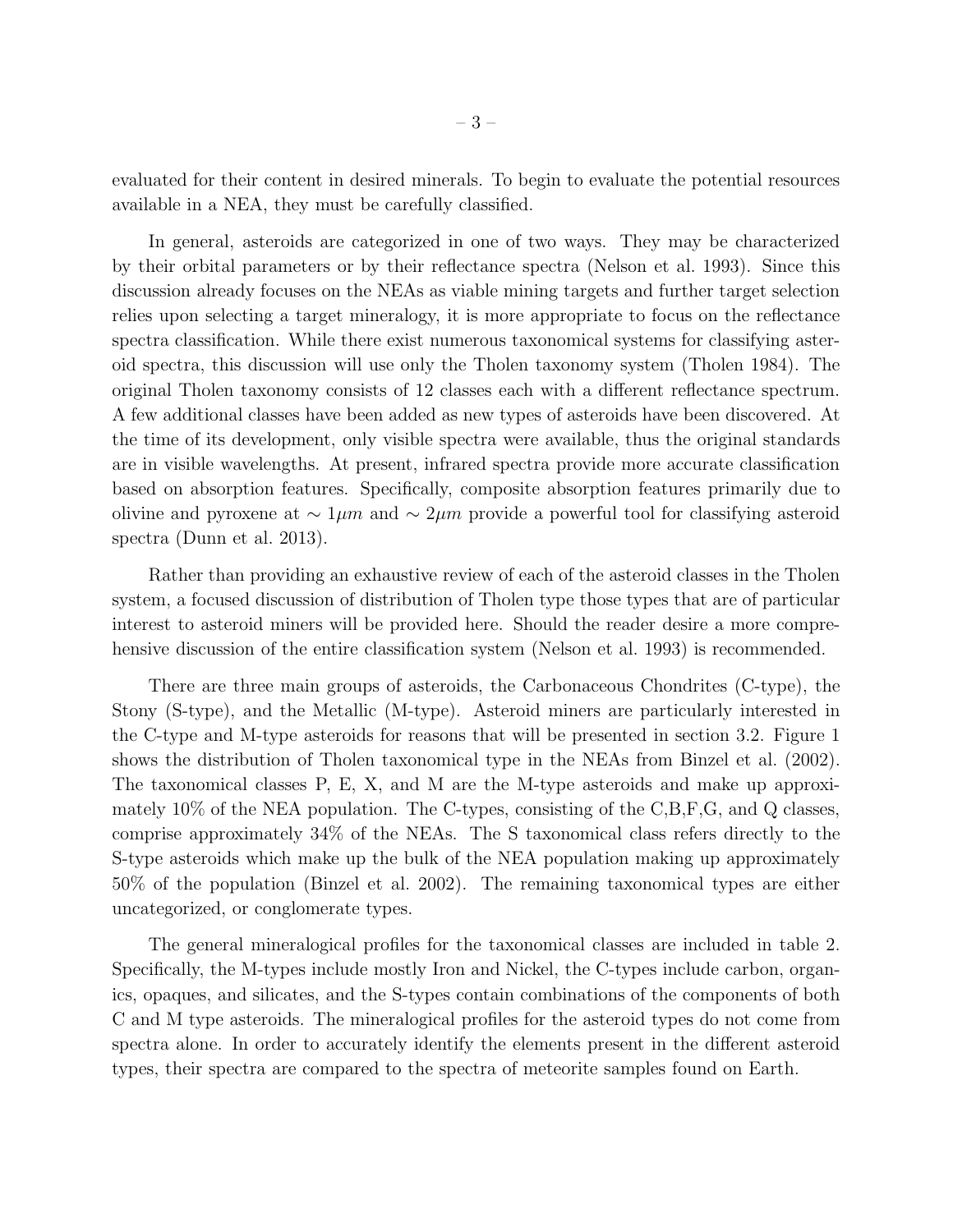As an example of the classification process, figure 3 shows the classification spectra of an asteroid that was observed in space and hit the Earth in 2009 from Jenniskens et al. (2009). A piece of the resultant meteorite was recovered and studied. In panel a, the spectrum of the meteorite sample measured in the lab is shown as open circles and the black line. The poor quality spectrum of the asteroid observed in space is represented by the vertical bars. While clearly the two spectra are fit each other quite well, the poor quality of the spectrum of the asteroid shows the difficulty in clearly identifying asteroids spectroscopically. Panel B then shows the Tholen classification fitting for the asteroid. Again the meteorite spectrum is represented by open circles and a black line, and the asteroid spectrum by the vertical bars. This time, the standard spectra of various Tholen types are shown. The best match to the shape of the curve reveals the asteroid and meteorite to be F class (Jenniskens et al. 2009).

Evidenced by the previous example, identifying an asteroid as being of a certain type does not guarantee that the asteroid will be rich in the targeted minerals. It has been in both C-type and M-type asteroids that there exists substantial mineralogical variation (Jones et al. 1990). This requires potential asteroid miners to obtain as much information about a target as possible before launching a mining mission in order to maximize their potential profits. Before discussing the prospecting operations required to select an optimal target, miners must select what a target based on the minerals they are interested in.

## 3.2. Mineralogical Targets

Asteroid miners are particularly interested in two groups of elements and compounds from asteroids, volatiles and Platinum Group Metals (PGMs). Volatiles are molecules such as  $H_2O$ ,  $N_2$ ,  $O_2$ , and  $CH_4$  that are common reactants found incorporated into silicates. The PGMs consist of semiconductors such as Germanium, Indium, Antimony, etc and precious metals such as the namesake Platinum, as well as Silver and Gold. A list of the PGMs is provided in table 1, to be addressed below.

Locked in the silicates that compose some C-type asteroids are the volatiles. These molecules have potential uses for life support, rocket fuel, agriculture, refrigerant, and metallurgy (Ross 2001). Asteroids containing volatiles are estimated to compose  $9.8 \pm 3.3\%$ of the near earth asteroid population, but only 1 in 1100 of the total NEA population is expected to contain high amounts of water incorporated in silicates called hydrated minerals(Elvis 2014).

Second, the PGMs are found in some M-type asteroids. The M-type asteroids are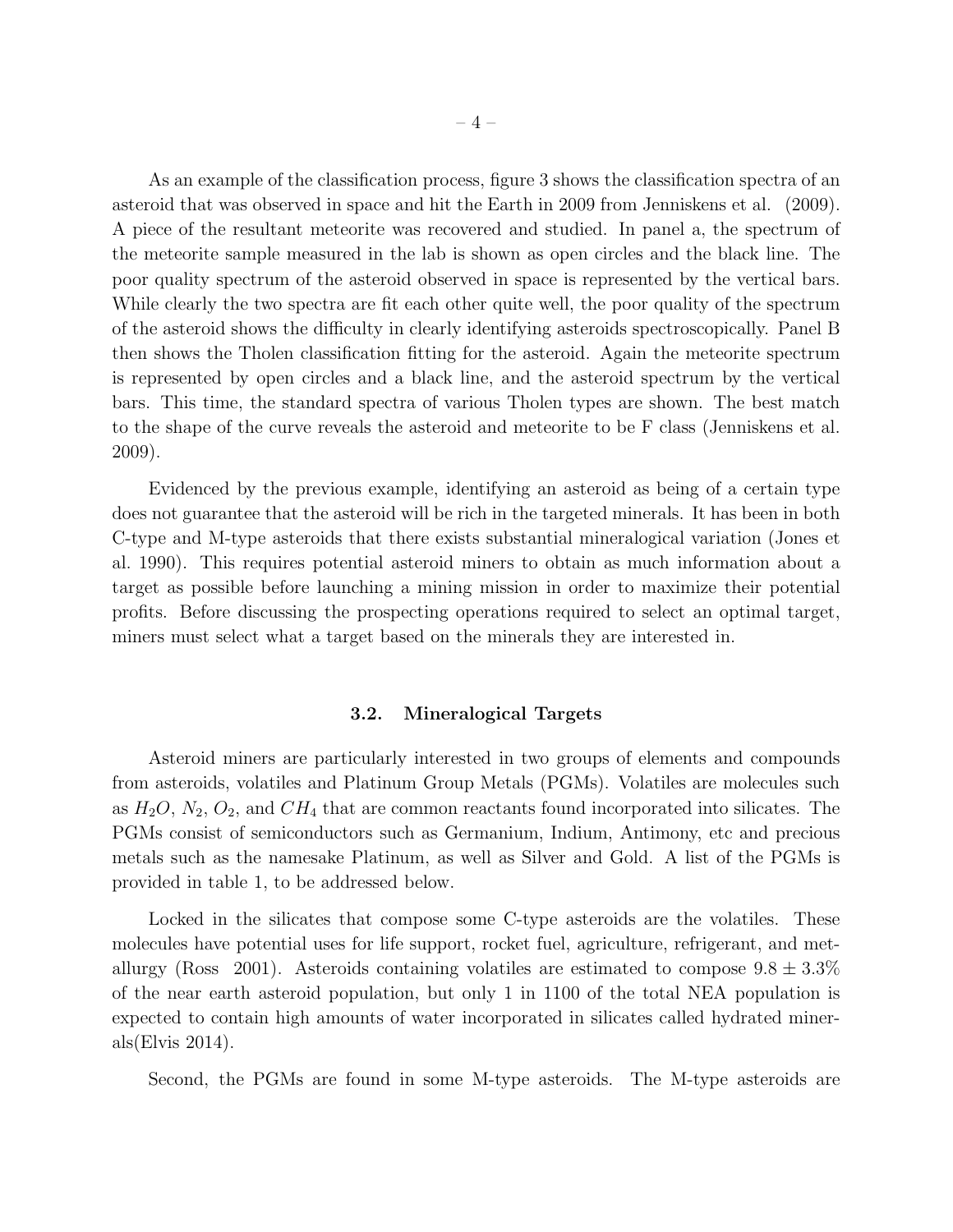comprised primarily of Iron and Nickel, these two elements will be valuable in space as construction materials. However it is the PGMs which are found in high concentrations in some of these asteroids, that are of particular interest to asteroid miners. Roughly 1 in 2000 NEOs are expected to be rich in PGMs (Elvis 2014). In table 1 a breakdown of the value of PGMs in a 1-km sized asteroid in the  $90<sup>th</sup>$  percentile in PGM richness is presented. Driven primarily by the value of Platinum and Germanium, a company could expect over 38 billion dollars in revenue per  $10<sup>6</sup>m<sup>3</sup>$  mined just in PGMs (Ross 2001). Furthermore, it is important to note that despite the huge potential profit from PGMs, they account for only 0.2% of the asteroid by number.

PGMs are so valuable due to the fact that they are relatively rare on Earth and that demand for them is high as they are used in the manufacture of many modern electronics components. The semiconductors that make up part of the PGMs are used in the integrated circuits and CCDs in many consumer electronics in the market today and demand for these minerals is high. In table 1, the semiconductor Germanium is second in potential value only to the Platinum in a PGM rich asteroid.

Despite the tremendous potential profits from the M-type asteroids, the mining of volatiles from C-type asteroids represents the most practical near-term target for asteroid miners as fuel and life support concerns will provide the best short term profitability scenario for would-be miners

#### 3.3. Asteroid Targeting

Once a mineralogical target has been identified, asteroids containing the larges concentrations of that target must be identified and evaluated for their accessibility. As discussed in Section 3.1, the classification of asteroids is accomplished using visible and near infrared spectroscopy. Also discussed was the uncertainty in guaranteeing that an asteroid will contain specific elements in high abundance. To reduce the uncertainty, higher quality spectra are required for asteroid miners to be successful. Within the astronomy community, the classification of asteroids has been dependent upon observational programs at observatories where campaigns must compete for observing time. Because aspiring asteroid miners do not want to compete with scientists for observing time, they plan to deploy their own space based telescopes to study promising target asteroids. Planetary Resources, an asteroid mining company, has developed a small space telescope system called the Arkyd in 3 different iterations to study mining targets. In its first iteration, the Arkyd 100 will be placed in orbit where it will conduct observations of NEAs that represent possible targets for the first generation of asteroid mining. The second iteration, the Arkyd 200, will integrate propulsion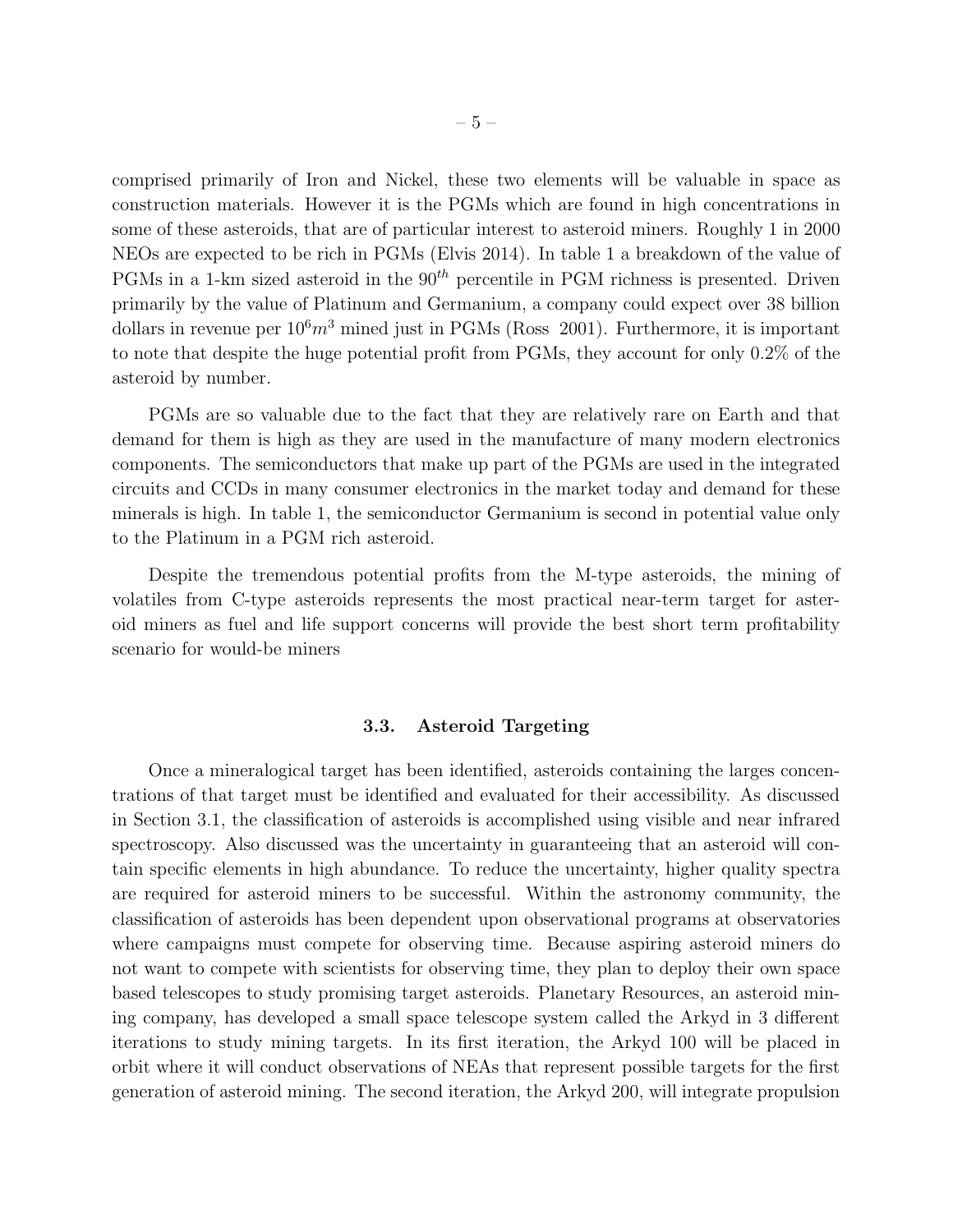with the telescope allowing it to intercept targets in Earth-crossing orbits. Finally, the third iteration, Arkyd 300, telescopes will be outfitted with additional propulsion and deep space communications equipment (Lewicki et al. 2013). These final stage craft will be dispatched in swarms to various targets. These swarms will be able to map the surfaces of target asteroids and obtain the highest resolution spectra maximizing the certainty that the target chosen for mining will contain the ideal mineralogy.

Multiple craft will be dispatched to maximize the likelihood that the most productive target will be identified. In Elvis & Esty (2014), it is estimated that 228 probes will be required to guarantee a profitable target will be identified to the 99% confidence level. The primary argument behind the need for multiple probes to be dispatched is that the spectra taken of target asteroids indicates the general compositional characteristics of the asteroid, but does not yield definitive measurements of the abundance of specific valuable minerals within the asteroid (Elvis & Esty 2014).

Should spectroscopic evaluation in orbit of target asteroids fail to provide specific data on the content of a potential mining target, the remaining alternatives rely on capturing part of the target for study. One such mission has already been successful and more missions are planned. The Japanese Hayabusa mission successfully returned samples from the surface of the NEA 25143 Itokawa to Earth (Tsuchiyama et al. 2011) and another mission, Hayabusa 2, is in the planning stages (Tsuda et al. 2013). Additionally, the ESA mission MarcoPolo will visit the NEA 1996 FG3 and return samples from it sometime in the 2020s (Michel et al. 2014). With the plans already laid out by asteroid miners, it is not unreasonable to think that they would devise a similar sample return mission before settling on a specific mining target.

# 4. Asteroid Mining

This section contains mostly conjecture on asteroid mining strategies based on plans indicated by Planetary Resources and others.

# 4.1. Mining Operations

Once an asteroid has been targeted for mining and before mining can begin, the necessary equipment must be transported to the mining site. Two strategies have been proposed as possible methods for accessing target asteroids. The first method involves changing the orbit of the asteroid and maneuvering it into orbit around the Earth. The second method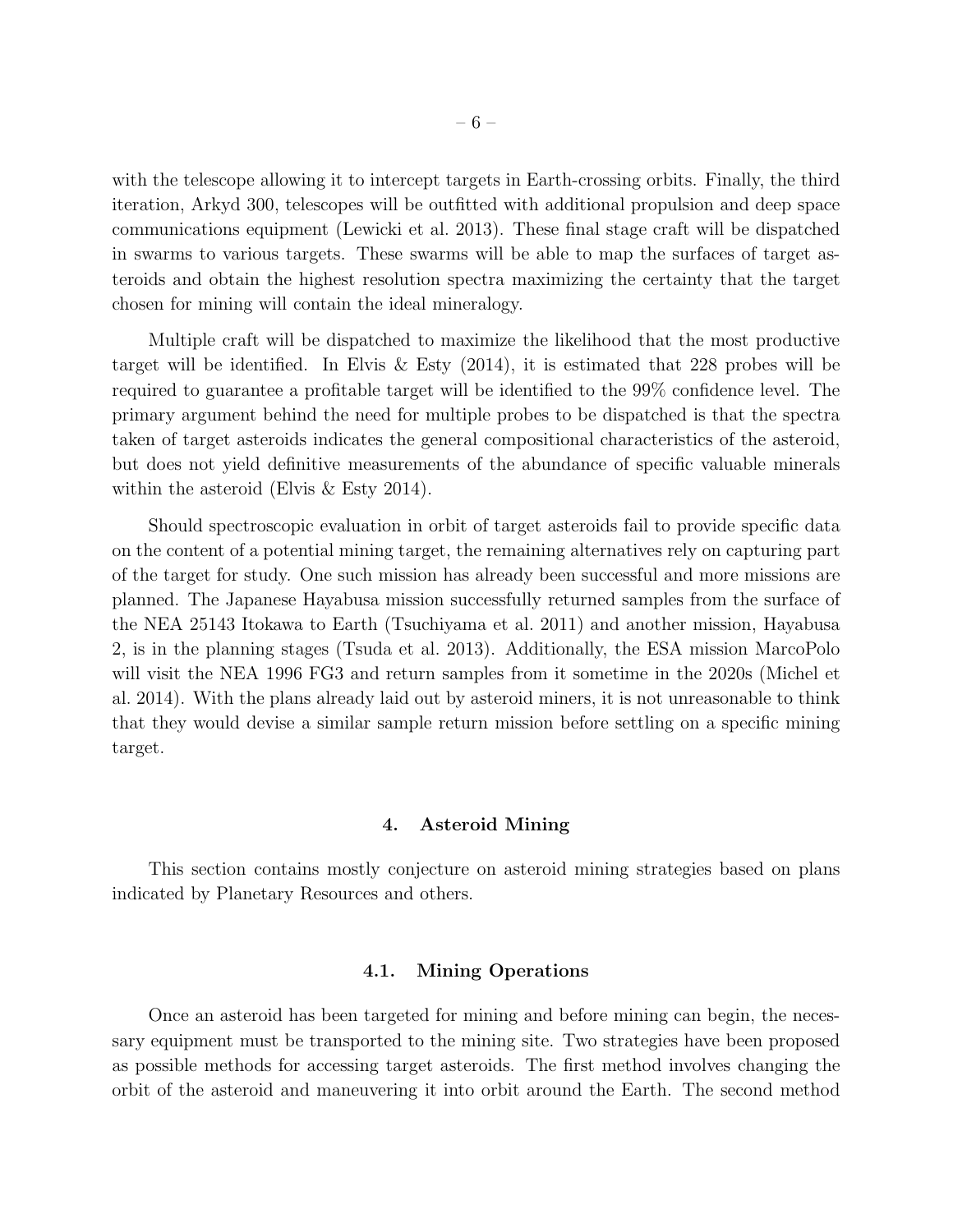relies on the deployment of a remote operation, either manned or robotic. Both methods offer interesting implications for human spaceflight development as well as serious potential pitfalls, making the choice of mine deployment an extremely important decision for a company.

The asteroid capture scenario is a pleasing option as it offers a pleasant future where human miners could work in orbit around the Earth quickly turning an asteroid into valuable materials for orbital construction project. The logistics of changing the orbit of a massive object like an asteroid pose a tremendous and potentially dangerous problem for engineers. Altering the orbit of an asteroid would require the attachment of thrusters to the surface of an asteroid and then using them to perform an orbital transfer maneuver to place it in orbit around the Earth. Figure 4 shows an example 2 maneuver transfer calculated for NEA 1999 RA32 from Hasnain et al. (2012). Panel a shows the first stage of the maneuver where the orbit of the asteroid being slowly changed over a 2.3 year period where an acceleration of  $20\frac{\mu m}{s^2}$  is applied by electronic or chemical thrusters. Panel b shows the second maneuver where a large impulse of  $2300\frac{m}{s}$  is applied very suddenly as the asteroid nears its desired orbit around the Earth.

A recent study of current thruster technologies suggests that a two stage transfer mission is possible(Hasnain et al. 2012). Such a maneuver would involve the placement of some electronic or chemical thrusters on the asteroid for the first stage of the transfer where the orbit would be changed by small amounts over months or years as in the example above. The second portion of the maneuver would involve the use of heavy rocket boosters to inject the asteroid into a target orbit around the Earth. Considering the masses of asteroids that could be targeted, the impulse required from rocket boosters has not advanced to the required level at present. The danger of capturing an asteroid into Earth's orbit is that any error could result in the target asteroid impacting the Earth. Despite the potential danger, the capture method's relationship with the problem of deflecting hazardous asteroids from impacting the Earth, makes this scenario the target of much interest at NASA and their Asteroid Initiative Program.

Once in orbit around Earth, a mining base could be established on the surface of the asteroid and miners and equipment could be launched from Earth using conventional technologies. A mining operation in orbit around Earth would allow for shorter term manned mining missions. The proximity to Earth would also mitigate some of the risks inherent in mining far from the Earth where rescue would be next to impossible. Additionally, having materials near to the Earth would eliminate the requirement for transportation of materials from a remote asteroid to the Earth.

The deployment of autonomous mining systems requires a substantial amount of tech-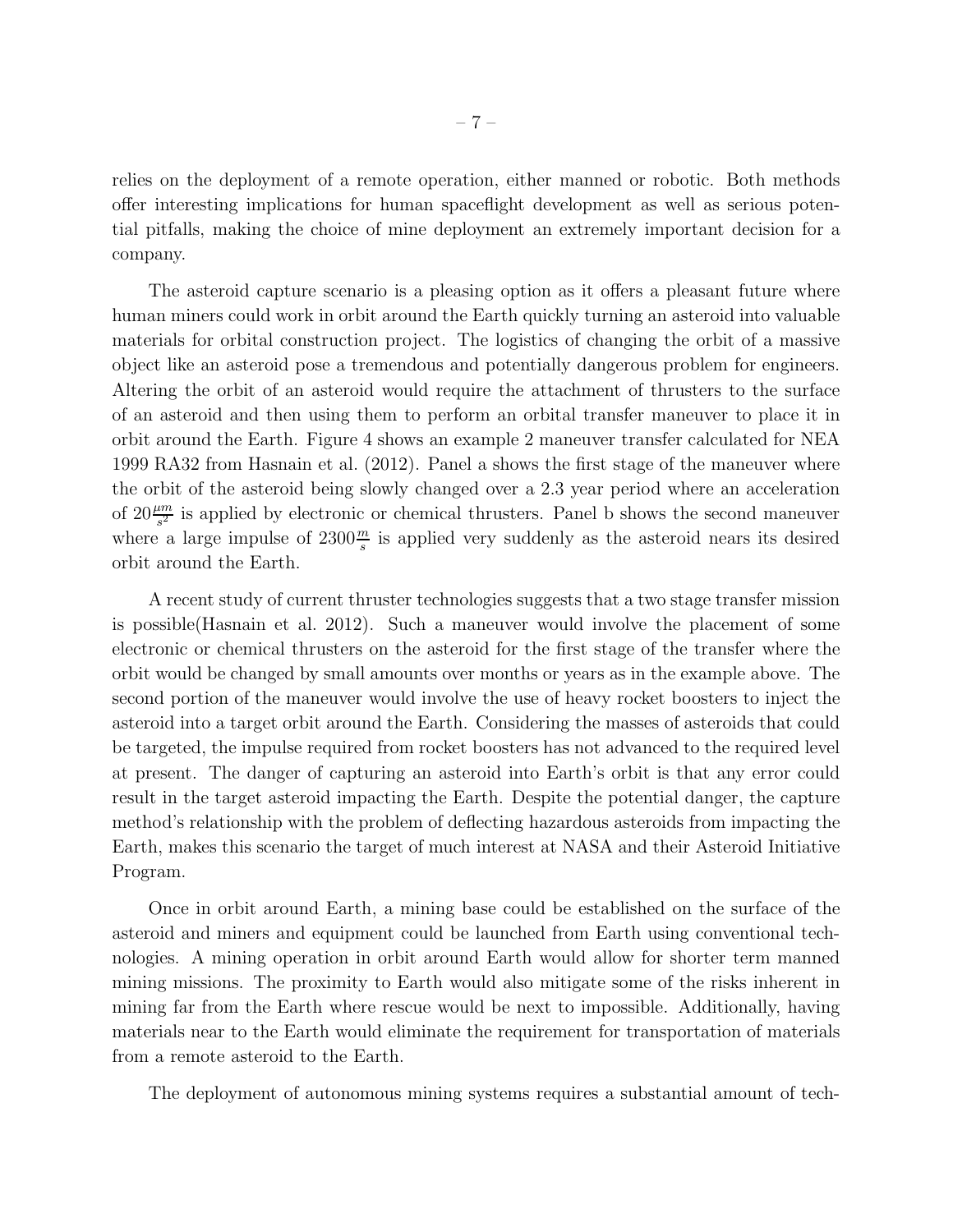nological development that is not necessarily required for the capture scenario. Despite the substantial amount of money that would be required to develop such remote systems, the systems themselves represent a potential source of income for the company developing them. Advanced robotic systems could find use in any number fields on Earth. For example, one might imagine that such autonomous systems involving numbers of individual workers and some kind of central processing facility could be deployed for large scale farming, terrestrial mining, mapping, and other tasks.

Both strategies would benefit from the development of remote ore processing, technology that could provide construction materials and fuels on demand. A fully operational facility might act as a fuel depot for outbound space missions, or provide the semiconductors and support materials for the construction of space based solar power stations, or shipyards.

# 5. Discussion

The development of a successful asteroid mining industry has the potential to alter the economy on Earth and provide the platform from which mankind will jump into interplanetary exploration, exploitation, and colonization.

The outposts created by miners will serve as refueling depots and launch points for exploratory missions throughout the solar system. One might envision that fueling craft could be launched from outposts to meet up with and refuel exploratory craft on their way to Mars or other locations in the Solar System. The capability of refueling mid trip would allow missions to reach their destinations much quicker than currently possible.

Furthermore, the samples of asteroids that will be provided by asteroid miners will allow planetary scientists to completely define the populations of asteroids in the Solar System. Equipped with a complete set of asteroid samples, scientists will be able to accurately catalog the asteroids by specific composition. Such knowledge will advance our understanding of the formation of the Solar System.

The development of asteroid mining in the NEAs will require the development of many technologies. From mineral extraction to processing, to zero gravity manufacturing, these technologies will directly translate to mining asteroid out in the Main Belt and potentially to the mining of objects farther out in the Solar System such as moons of the giant planets and Trans-Neptunian Objects. Just as mining and agricultural opportunities spurred human expansion across the globe, the exploitation of mineral resources will fuel a leapfrog expansion of humanity throughout the Solar System.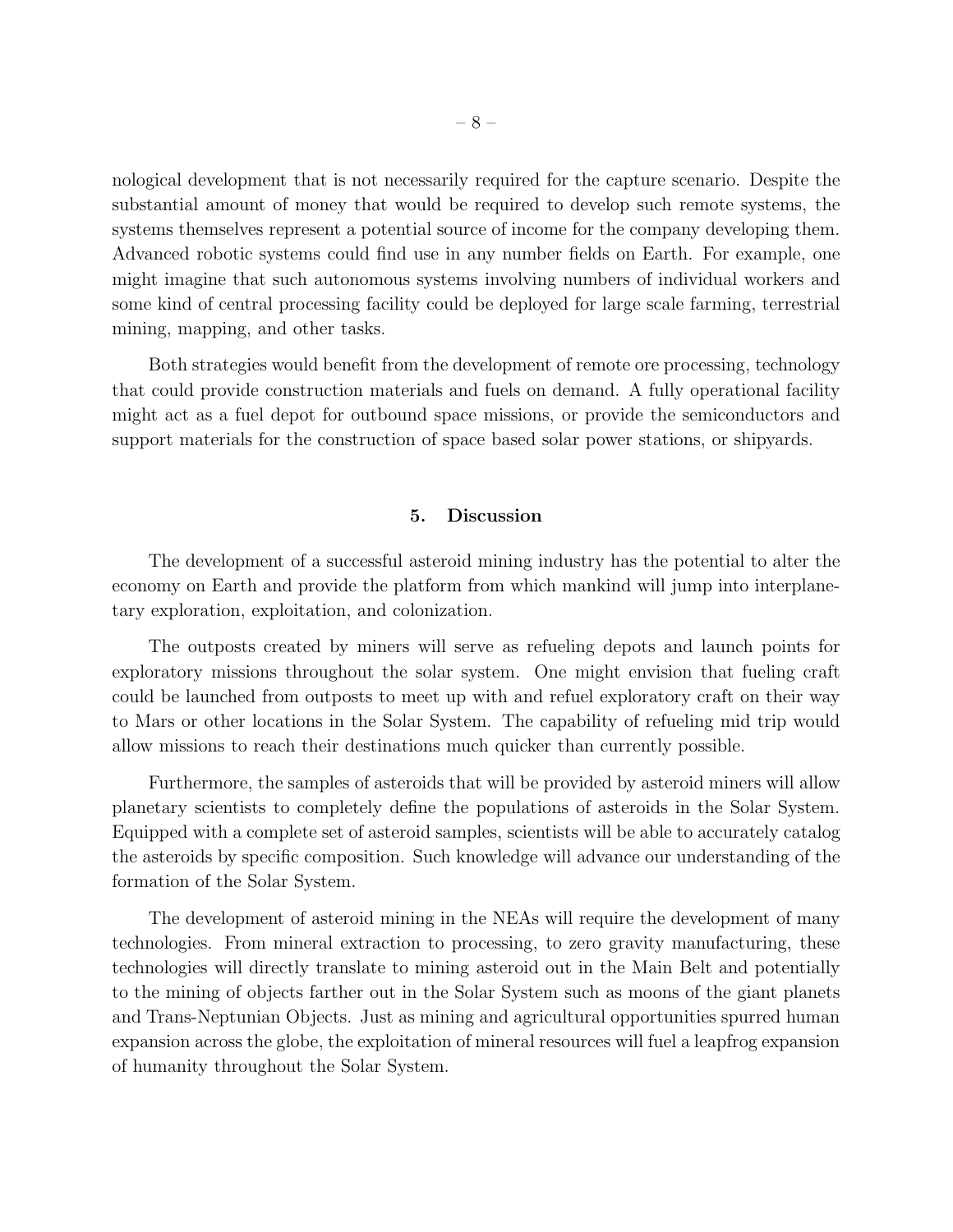The impact of asteroid mining on terrestrial mining also has important implications for Earth's environment. Once asteroid mining becomes practical, the PGMs available in asteroids are more accessible and more plentiful than found on Earth. The amount of PGMs found in the hypothetical 500 km asteroid could contain 174 times the World's output in platinum (Ross 2001). This amount of PGMs could shutdown the terrestrial mining of these elements. The elimination of mining of these elements will reduce the ecological impact that large scale mining operations cause.

The availability of raw materials in space opens the door for construction and manufacturing in orbit. Eliminating the cost of putting materials into orbit will tremendously reduce the overall cost of space-based construction. The capability of constructing large space stations as habitats and construction facilities fundamental for the further expansion of the human race. Orbital space construction yards will be able construct vast solar panel arrays in orbit around Earth could provide clean energy for the entire planet. Such facilities could also construct space craft far larger than can be constructed on Earth. These large ships will be able to serve as transport for large scale missions and even colonization to other planets and moons in the Solar System. It is a logical, though fanciful, conclusion that if humanity is to expand outside of our Solar System, vast generational spacecraft must be constructed and that the only viable way to create craft large enough to provide for large numbers of humans crossing the vast interstellar void is to construct them in space.

## 6. Conclusion

Even though the reality of asteroid mining as a commercial reality is decades off, it is clear that the development of technologies associated with asteroid mining is an important step on the way to colonizing space. Despite the time yet required for asteroid mining to become a viable industry, the development of technologies required in space and useful on Earth will provide financial support for companies as they continue to march towards the deployment of asteroid mines. Although much of this discussion on asteroid mining relies on conjecture, the possible benefits to humanity are tremendously enticing. As a result, the prospect of asteroid mining taking humans into space on a more permanent basis has created a great deal of public interest. The idea of a literal gold rush on a new frontier is very exciting and will garner support for fledgling asteroid miners. While risky, both financially and to human life, the potential gains and apparent importance of human expansion into space are sure to bring asteroid mining into reality.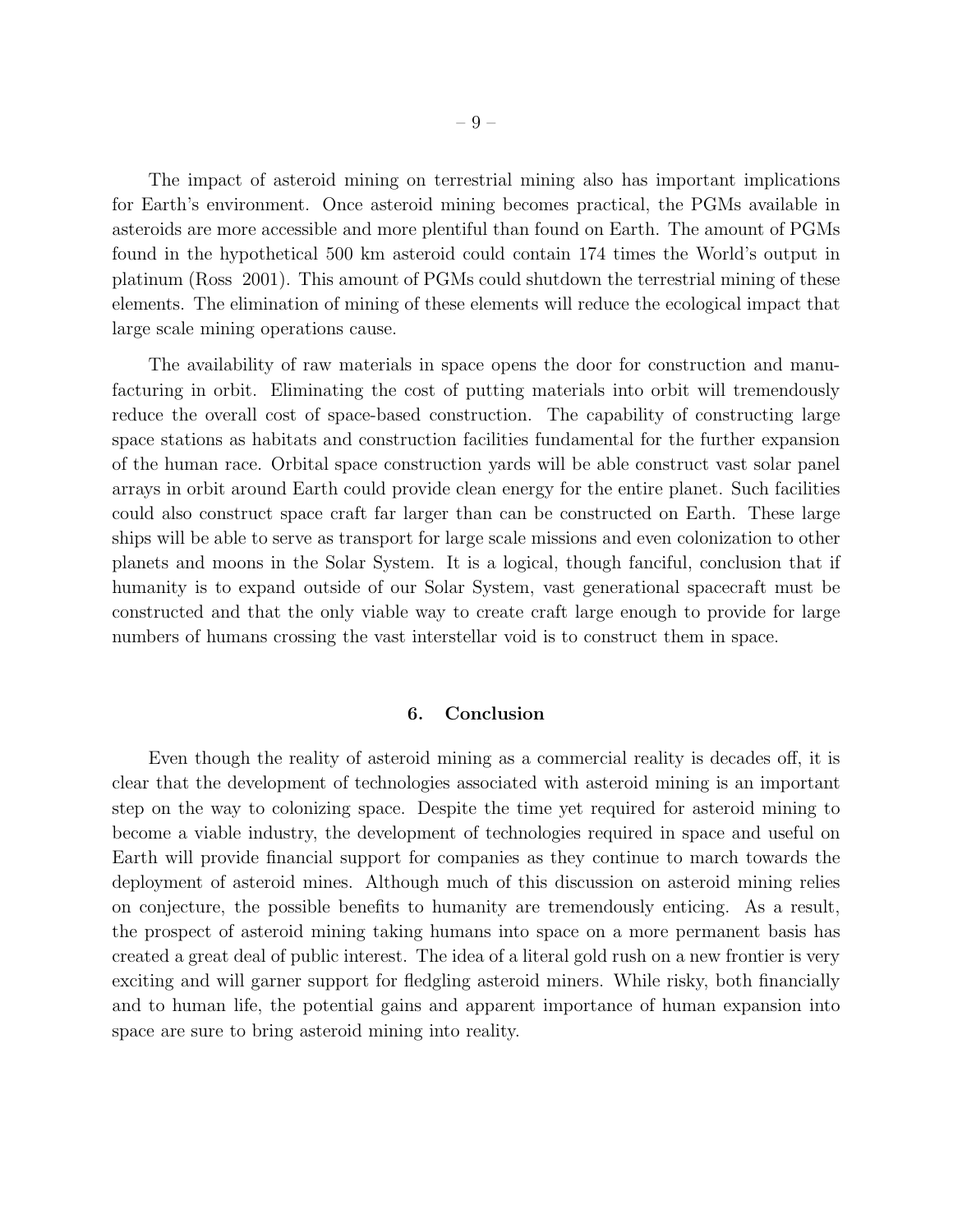#### REFERENCES

- P. Jenniskens, & M. H. Shaddad, & et al. Nature 458, 485-488 (26 March 2009)
- Binzel, R. P., Lupishko, D., di Martino, M., Whiteley, R. J., & Hahn, G. J. 2002, Asteroids III, 255
- Hasnain, Z., Lamb, C. A., & Ross, S. D. 2012, Acta Astronautica, 81, 523
- Sanchez, J. P., & McInnes, C. R. 2012, Acta Astronautica, 73, 49
- Elvis, M. 2014, Lunar and Planetary Science Conference, 45, 1048
- Elvis, M., & Esty, T. 2014, Acta Astronautica, 96, 227
- Lewicki, C., Diamandis, P., Anderson, E., Voorhees, C., & Mycroft, F. 2013, New Space, 1, 105
- Ross, S, Space Industry Report
- Ipatov, S. 2008, 37th COSPAR Scientific Assembly, 37, 1323
- Fujiwara, A., Kawaguchi, J., Yeomans, D. K., et al. 2006, Science, 312, 1330
- Harris, A. W., & Drube, L. 2014, ApJ, 785, LL4
- Dunn, T. L., Burbine, T. H., Bottke, W. F., & Clark, J. P. 2013, Icarus, 222, 273
- Michel, P., Barucci, M. A., Cheng, A. F., et al. 2014, Acta Astronautica, 93, 530
- Nelson, M. L., Britt, D. T., & Lebofsky, L. A. 1993, Resources of near-earth space, 493
- Gaffey, M. J., & McCord, T. B. 1977, Mercury, 6, 1
- O'Leary, B. 1977, Science, 197, 363
- Tsuchiyama, A., Uesugi, M., Matsushima, T., et al. 2011, Science, 333, 1125
- Tholen, D. J. 1984, Ph.D. Thesis,
- Jones, T. D., Lebofsky, L. A., Lewis, J. S., & Marley, M. S. 1990, Icarus, 88, 172
- Tsuda, Y., Yoshikawa, M., Abe, M., Minamino, H., & Nakazawa, S. 2013, Acta Astronautica, 91, 356
- United States Geological Survey 2013, available only at http://pubs.usgs.gov/sir/2012/5188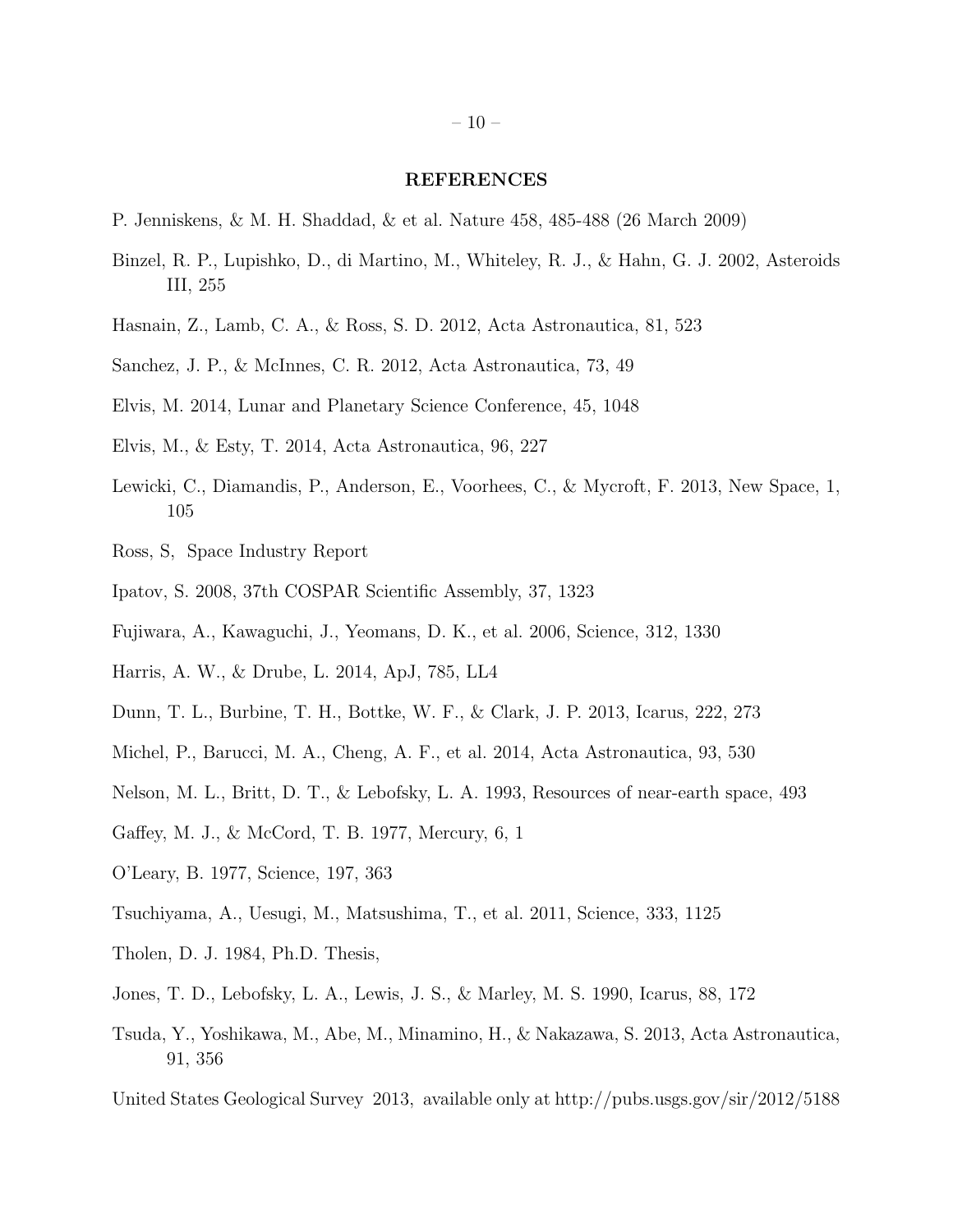Michel, P., Cheng, A., Carnelli, I., et al. 2015, LPI Contributions, 1829, 6008

This preprint was prepared with the AAS  $\rm \emph{L4}$  macros v5.2.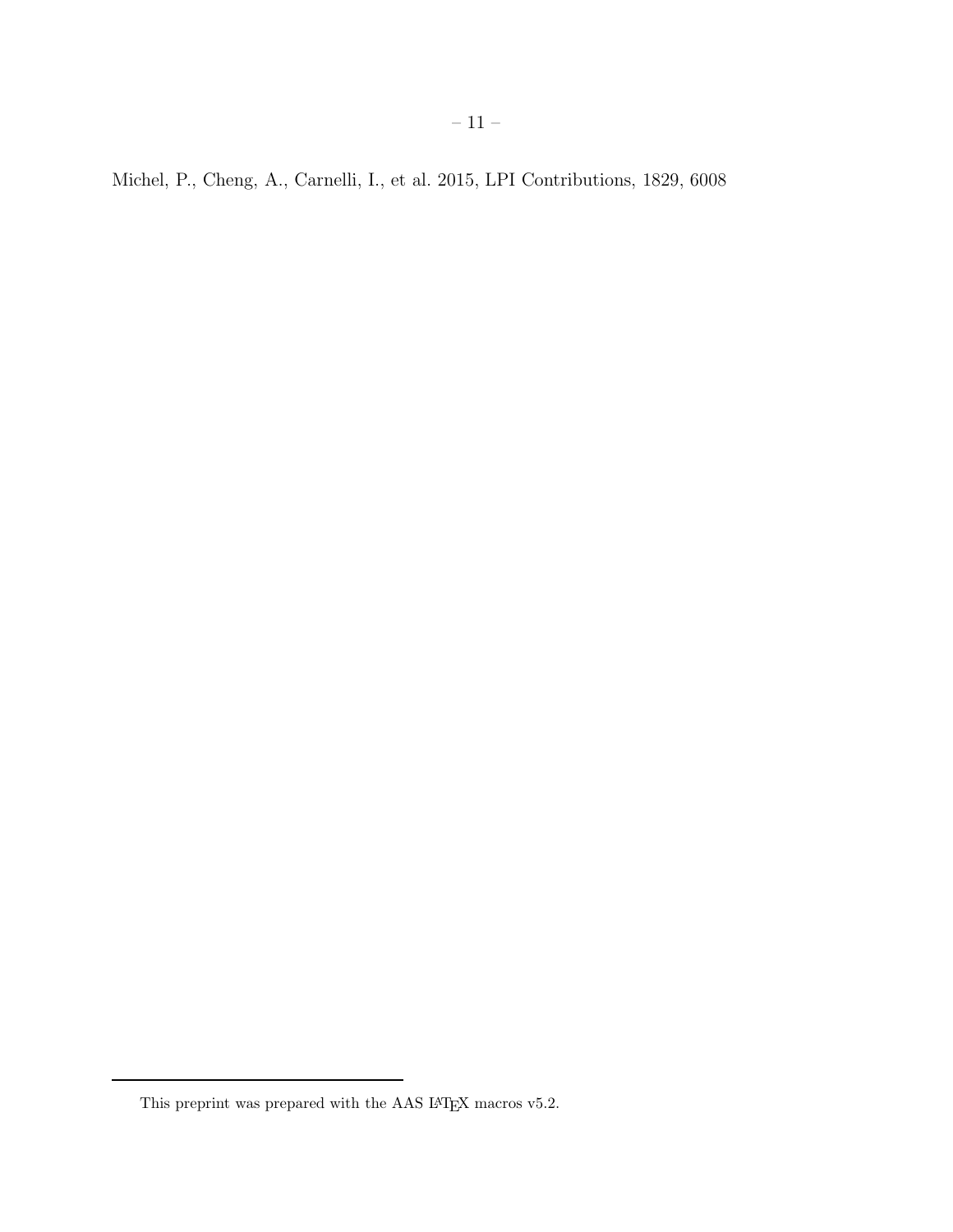Table 1. Composition and Estimated Value of a Metal-Rich Asteroid. Updated from Ross (2001). Market values of semiconductors and precious metals from a 1 km diameter M-type asteroid with Iridium richness in the 90<sup>th</sup> percentile mined at  $10<sup>6</sup>m<sup>3</sup>/yr$ . Elemental prices have been updated from the 1994 values to those of 2010 (USGS 2013). The final column of yearly sales assumes "in orbit" value which adds an additional \$3, 000 per kilogram to material value. The average of the listed cost per kilogram to low Earth orbit of SpaceX's Falcon 9 and Falcon Heavy Rockets is  $3130\frac{8}{kg}$ , so the assumed value from the original is now an appropriate figure to add. Additionally, it is worth noting two additional things. First, the PGMs make up only  $\sim 1711 ppm$  and the remaining bulk of the asteroid will also have considerable value. Second, at 1 km in diameter the asteroid could be mined for 500 years before running out of material.

| Element                    | Price <sup>a</sup> $(\frac{6}{yr})$ |                          | Concentration(ppm) Mine Capacity (tonnes/yr) Tonnes sold per year Sales $(\frac{8M}{yr})$ |                |                  |
|----------------------------|-------------------------------------|--------------------------|-------------------------------------------------------------------------------------------|----------------|------------------|
| Semiconductors:            |                                     |                          |                                                                                           |                |                  |
| Phosphorous $(P)$          | 0.08 <sup>b</sup>                   | 1300                     | 10100                                                                                     | 722            | 2167             |
| Gallium (Ga)               | 600.00                              | 60                       | 468                                                                                       | 468            | 1684.8           |
| Germanium (Ge)             | 1200.00                             | 210                      | 1,640                                                                                     | 1640           | 6888             |
| Arsenic (As)               | 2.64                                | 3.7                      | 28                                                                                        | 28             | 84               |
| Selenium (Se)              | 83.40                               | 36                       | 281                                                                                       | 281            | 866              |
| Indium $(In)$              | 564.57                              | 0.46                     | 4                                                                                         | 4              | 14               |
| Antimony (Sb)              | 3.92                                | 0.0047                   | 0.4                                                                                       | $\Omega$       | $\boldsymbol{0}$ |
| Tellurium (Te)             | 57.32                               | 0.45                     | 4                                                                                         | $\Omega$       | $\boldsymbol{0}$ |
| Total for Semiconductors   | $\overline{a}$                      | $\overline{\phantom{a}}$ | $\overline{\phantom{a}}$                                                                  | 3143           | 11703            |
| Precious Metals            |                                     |                          |                                                                                           |                |                  |
| Ruthenium (Ru)             | 6365.85                             | 13.0                     | 101                                                                                       | 101            | 946              |
| Rhodium (Rh)               | 79058.70                            | 4.8                      | 38                                                                                        | 38             | 3118             |
| Palladium (Pd)             | 17072.05                            | 1.3                      | 10                                                                                        | 10             | 201              |
| Silver (Ag)                | 649.45                              | 0.46                     | 4                                                                                         | $\overline{4}$ | 15               |
| Rhenium (Re)               | 4720.00                             | 3.7                      | 28                                                                                        | 28             | 216              |
| Osmium $(Os)$              | 14467.84                            | 9.0                      | 70                                                                                        | 70             | 1223             |
| Iridium $(Ir)$             | 20640.78                            | 33.0                     | 257                                                                                       | 257            | 6076             |
| Platinum (Pt)              | 51955.61                            | 35.0                     | 273                                                                                       | 273            | 15003            |
| Gold (Au)                  | 39465.36                            | 0.5                      | $\overline{4}$                                                                            | $\overline{4}$ | 170              |
| Total for Precious Metals: |                                     | $\overline{\phantom{a}}$ |                                                                                           | 583            | 26967            |
| Grand Total                |                                     |                          |                                                                                           | 3726           | 38670            |

<sup>a</sup>Prices are average prices from 2010 from USGS (2013) unless otherwise noted

<sup>b</sup>Price is average price from 1994 as in original table in Ross (2001)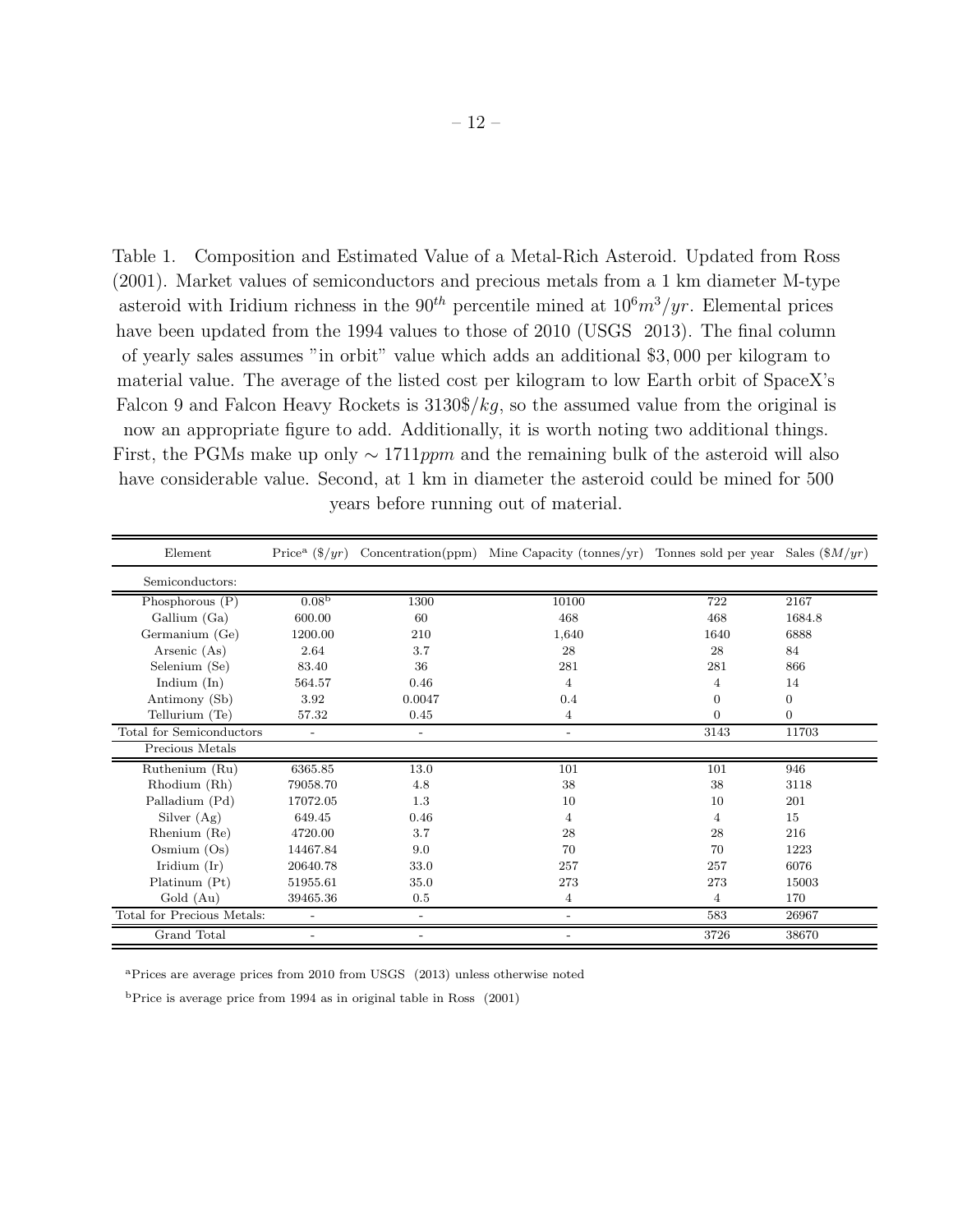Table 2. Tholen Taxonomic asteroid types, their surface mineralogy, and Meteorite Analogs from Nelson et al. (1993)

| Type         | Surface Minerology                                       | Analogs                                                                  |  |
|--------------|----------------------------------------------------------|--------------------------------------------------------------------------|--|
|              | Olivine or olivine-metal                                 | <b>Brachinites</b>                                                       |  |
|              | B, C, F, G Hydrated silicates, carbon, organics, opaques | black/gas-rich ordinary chondrites                                       |  |
| Ε            | Enstatite                                                | Enstatite achondrites                                                    |  |
| М            | Metal, trace silicates                                   | Irons (enstatite chondrites)                                             |  |
| Q            | Olivine, pyroxene, metal                                 | Ordinary chondrites                                                      |  |
| R            | Pyroxene, olivine                                        | none                                                                     |  |
| S            | Metal, olivine, pyroxene                                 | Pallasites, mesosiderites CV/CO chondritex (K-type), ordinary chondrites |  |
| $\mathbf{T}$ | Organic-rich silicates, carbon                           | none                                                                     |  |
|              | Pyroxene, feldspar                                       | HED association                                                          |  |
|              |                                                          |                                                                          |  |



Fig. 1.— Taxonomic Class of 300 NEAs from Binzel et al. (2002). The taxonomical classes presented here are an expanded Tholen scheme where a few additional classes have been added. The C class contains the B, F, and G types. Additionally, the Q class are lumped into the C-type asteroids which contain volatiles. The M-types consist of the P,E,X, and M classes and contain Iron, Nickel and valuable PGMs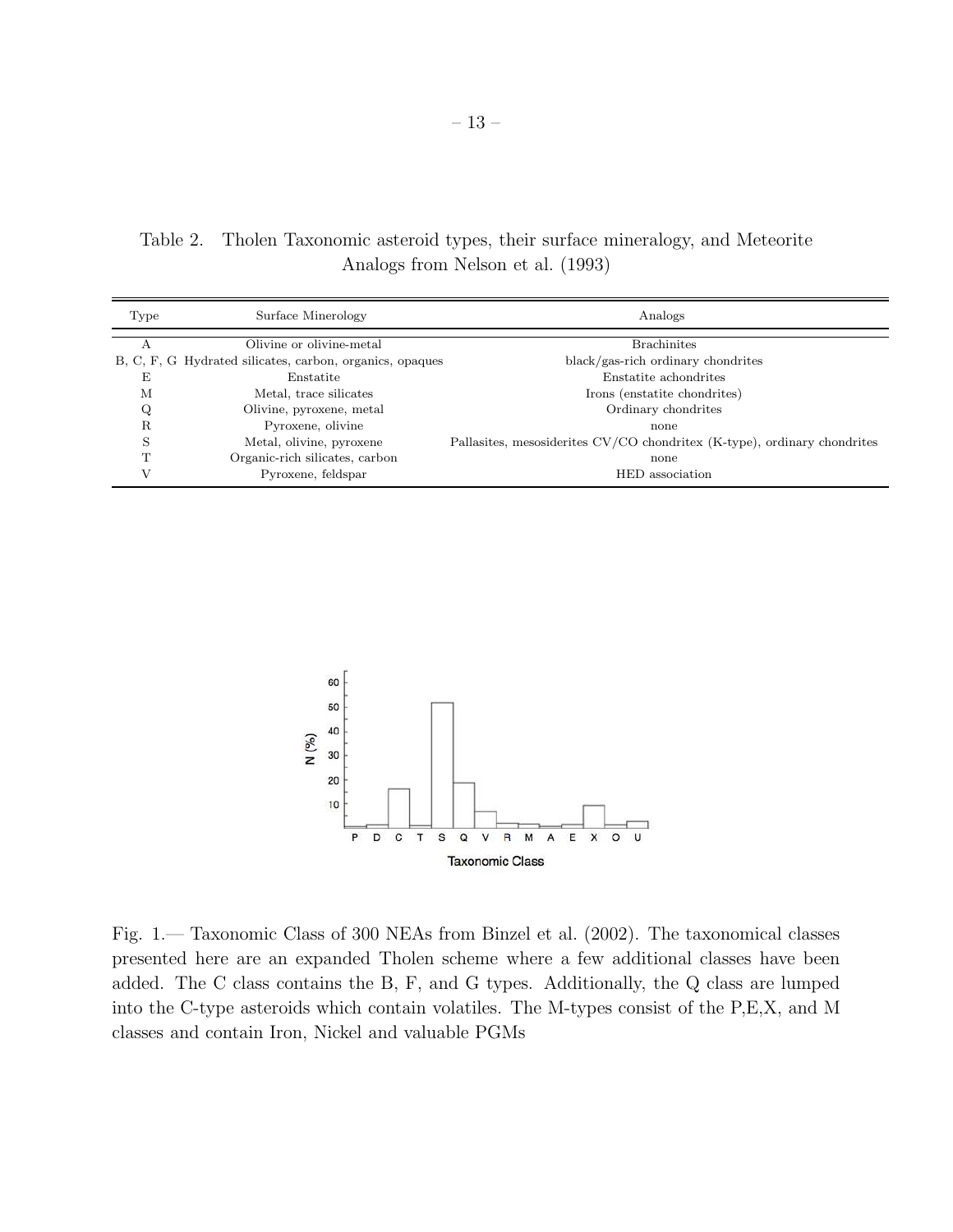

Fig. 2.— Cumulative number of known NEOs up until 2014. Data from JPL database (http://neo.jpl.nasa.gov/stats/). While NEAs are specifically the Near Earth Asteroids, NEO refers to any Near Earth Object. The NEO group contains the NEAs, as well as comets, and space junk.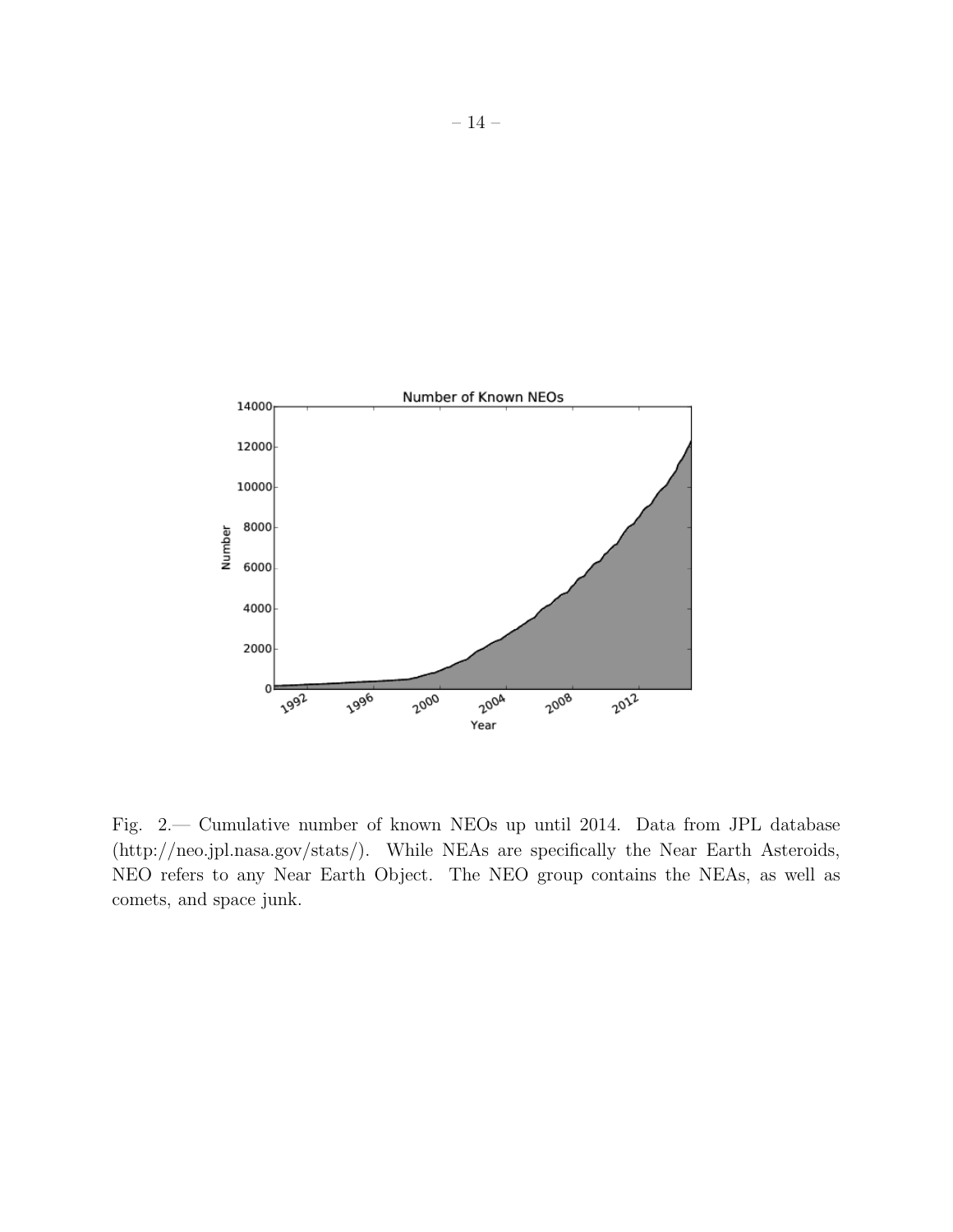

Fig. 3.— Reflectance spectroscopy comparison between a meteorite and asteroid 2008  $TC_3$ . In both panels, the circles and black line represent the spectrum of the meteorite sample and the vertical lines represent the spectrum of the asteroid. Panel a shows the matching of the meteorite spectrum to the noisy spectrum of the asteroid in space exemplifying the difficulty of obtaining high quality spectra of asteroids. Panel b shows the taxonomical determination, where the spectra of the meteorite and asteroid are shown along with the spectra of various Tholen type asteroids. The shape of the spectra reveal asteroid 2008  $TC_3$  to be a B or F class asteroid. Analysis of the meteorite in a laboratory classifies the asteroid as a F class asteroid devoid of hydrated minerals. With no water present, it would not have made a good mining target. From Jenniskens et al. (2009) .